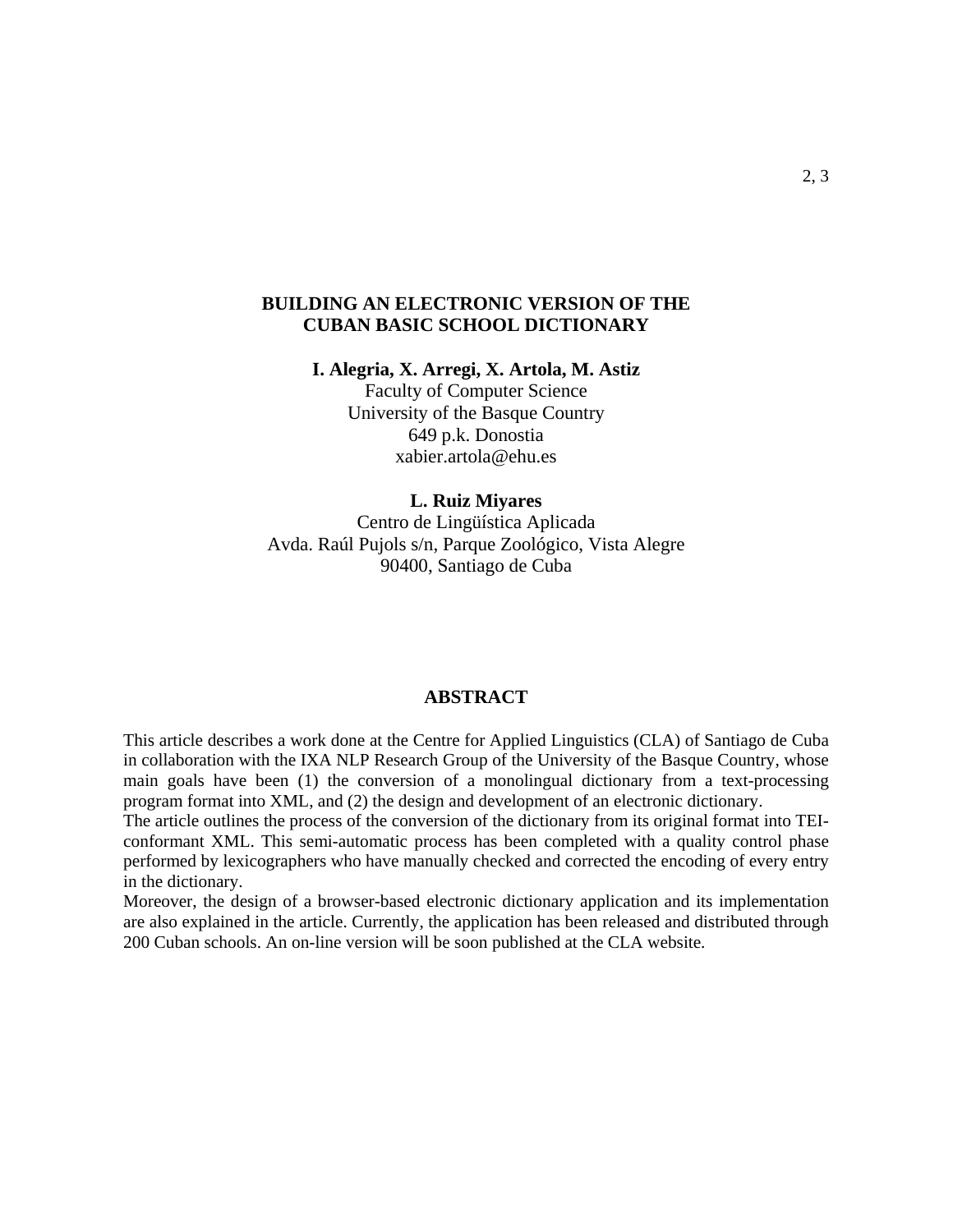# **Building an Electronic Version of the Cuban Basic School Dictionary**

# **1 Introduction**

The *Diccionario Básico Escolar* (DBE; Miyares 2003) is a pedagogical dictionary for young students. It is made on basis of lexicology research on a corpus of 700,000 words taken from 7,000 Cuban student compositions, a selection of Cuban popular books and children's literature, as well as relevant Cuban newspapers such as *Granma*, *Juventud Rebelde* and *Trabajadores*. The dictionary contains more than 7,000 entries and 14,000 meanings spread over 1,016 pages in its paper version, and has been awarded with the Laurence Urdang International Award from EURALEX for the support of lexicographical research in 2002.

The electronic DBE project<sup>1</sup> is the result of a collaboration of the Centre for Applied Linguistics of Santiago de Cuba (CLA; http://www.santiago.cu/hosting/linguistica/) and the IXA NLP Research Group of the Faculty of Computer Science of the University of The Basque Country in Saint-Sebastian (http://ixa.si.ehu.es).

The main goals of the project were (1) to devise and to apply a method to semiautomatically convert a conventional dictionary into an XML-based dictionary database, and (2) to develop an electronic dictionary application for secondary and high school students.

This article outlines the conversion process of the dictionary from its original format into an XMLencoded version, and explains the design and implementation of an electronic dictionary application running on this encoding. After this introduction, the original dictionary and its main features are described in section 2. In section 3, the conversion process carried out to take the dictionary from its original  $RTF<sup>2</sup>$  format to TEI-conformant XML is outlined. Next, section 4 is devoted to describe the architecture and GUI of the application, along with some implementation issues. Finally, some conclusions are given and future work depicted in section 5.

### **2 Structure and features of the dictionary**

The DBE is a Spanish dictionary that is intended for use by students in secondary level high schools in the age of 11 to 17. One important feature that distinguishes it from ordinary Spanish

 $\overline{a}$ 

2

<sup>&</sup>lt;sup>1</sup> The project has been possible thanks to the financial support of the Basque Government (FOCAD project no. PRO-2003K2/0007).

<sup>2</sup> Rich Text Format.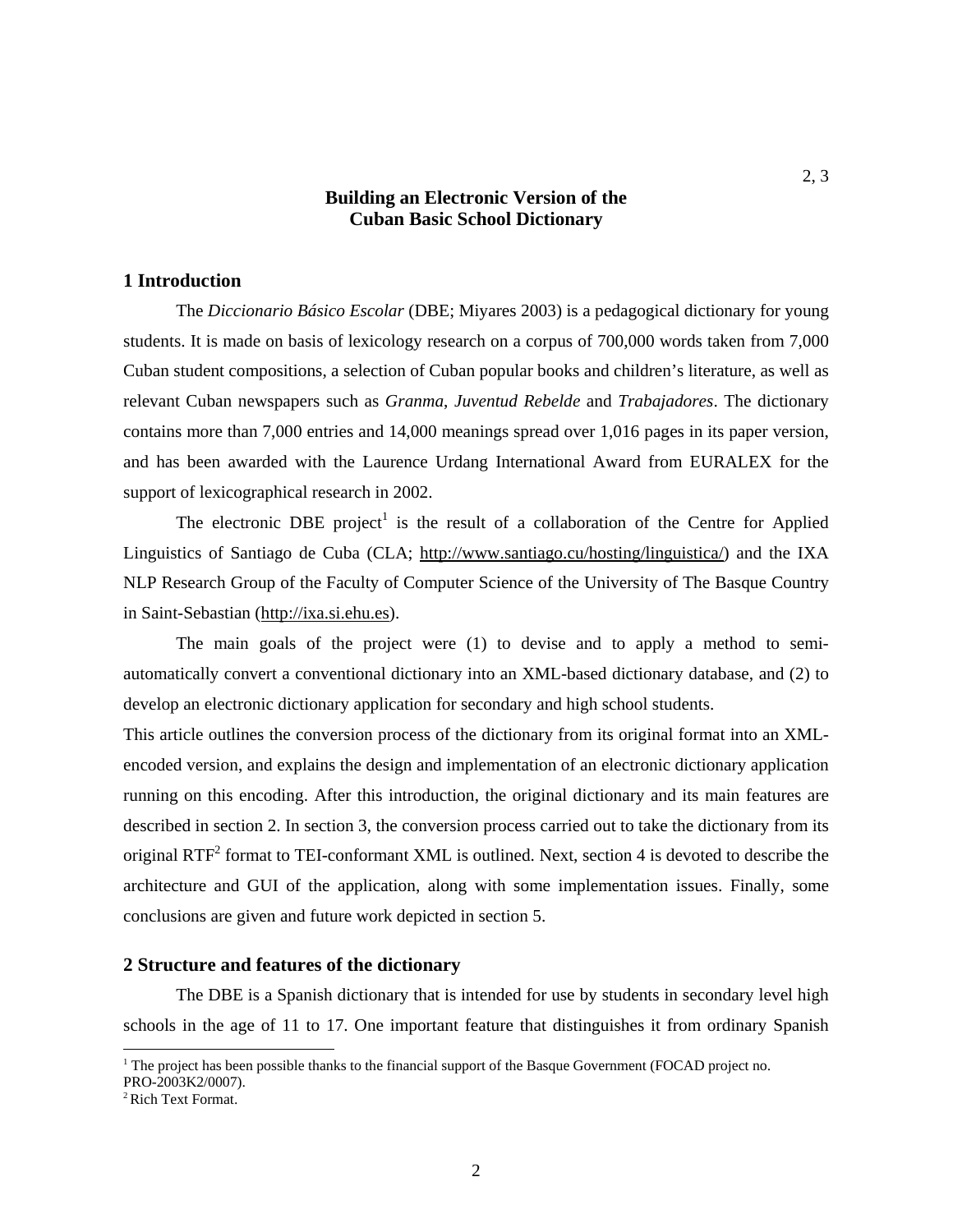dictionaries is that it describes Spanish as it is employed in Cuba; so, besides "common" Spanish entries it also contains many specific Cuban Spanish entries.

The following features can be distinguished in the dictionary entries: headword, typical spelling errors (realized as red letters in the headword), pronunciation (for English words used in Cuban Spanish), part-of-speech, geographic, domain and usage style labels, verbs' inflection model, syllabification of the headword, inflected form(s) of the headword, one or more senses containing definition text, example sentences, often with labels referring to the part-of-speech used in the sentence or other usage notes, and with references to the headword emphasized in bold and underlined meta-linguistic references, synonyms, antonyms, and similar words, usage notes and labels, attached to the definition or to particular examples, and, finally, related subentries, such as locutions and other noun or verb phrases.

The DBE contains 7473 entries including 14013 word senses. Attached to the entries you can find 1380 diminutives, along with plural forms of nouns, feminine and plurals of adjectives, participles of verbs, etc. Regarding lexical relationships, 3601 synonyms, 474 antonyms and 75 similar words can be found in the dictionary, allowing to navigate between related entries. Moreover, 1062 locutions, 651 phraseologisms and 39 sayings are defined and exemplified as subentries of the main entries.

The dictionary was originally typed at the CLA and stored in 27 files in RTF, one per letter. The following sample entries might make clearer the usage of the different fields and features:

**cerca** sf. Valla, tapia o muro generalmente de alambre, estacas o piedras que se pone alrededor de cualquier terreno para resguardarlo o limitarlo. *Pusieron una cerca alrededor del terreno deportivo para evitar que penetren intrusos.*  cer-ca; cercas (pl.); cerquita (dim.)

**cerca** adv. l. Próximamente, inmediatamente, a corta distancia. *Mi casa se encuentra cerca de la escuela. Vamos al cine a pie, pues queda cerca.* Ant. lejos. // loc. adv. **cerca de**. Aproximadamente, más o menos, casi. *Mi abuela está saludable, aunque tiene cerca de noventa años.* 

cer-ca; cerquita (dim.)

**fábrica** sf. **1.** Establecimiento o edificio donde se fabrica algo, en el que existen equipos, máquinas, herramientas, etc., necesarios para producir determinado tipo de objetos. *Ibia comenzó a trabajar en una fábrica de zapatos*. Sin. industria, factoría, empresa. **2.** fig. Acción de construir o producir algo. *La colmena es la fábrica donde se elabora la miel*. fá-bri-ca; fábricas (pl.)

### **3 Conversion process: from RTF to XML**

The use of XML to represent the dictionary knowledge in a structured way allowing to explicitly mark-up the different fields in the entries means a radical change with respect to the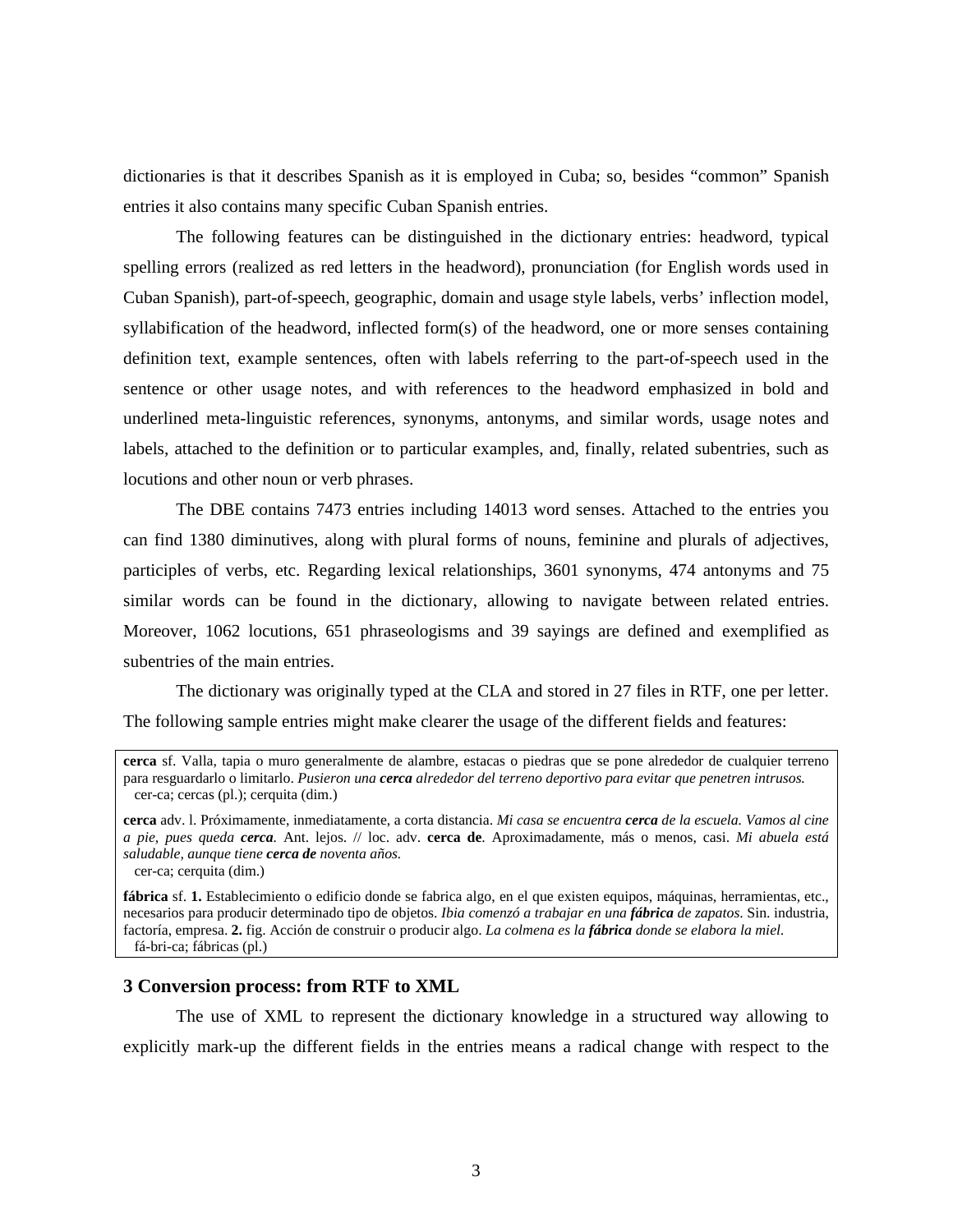original RTF version, offering both the lexicographers and the users more and richer possibilities to later on search the information in the dictionary.

The first step, before the conversion, is to define the XML language to encode the dictionary, i.e. the data structure into which the dictionary must be transformed from its original format. We followed the TEI guidelines (2001) for that, adopting a subset of the TEI DTD for dictionaries and adding to it some elements and attributes to deal with the unforeseen features.

The conversion of the dictionary from RTF to XML consisted of three consecutive phases:

 - Pre-processing of the original documents in order to get an unambiguous, "normalized" and consistently *edited RTF version* of the dictionary. *Word* macros have been used in this phase.

**-** Conversion of the edited RTF version into a *preliminary XML version* using a tool named *Ferret* (Patrick *et al.* 2002), whose goal is to semi-automatically learn the structure of entries, based mainly on typographical features, and to encode them into (in our case, preliminary) XML.

 - Post-processing of the preliminary XML version in order to correct encoding errors, so getting the *final XML version* of the DBE*.* XSLT scripting has been used in this phase.

Finally, a human quality control phase has been carried out to guarantee that the final encoding of the dictionary is completely correct. The entries were manually revised at the application prototype, being their encoding manually corrected when necessary and the problems found in its rendering reported. A total of 984 entries (13%) were corrected as a result of this quality control.

### **4 Electronic DBE: GUI, architecture, and information flow.**

The main goals of the electronic version of the DBE have been (1) to provide the students with a useful and modern dictionary tool for the learning and practice of the language, (2) to build first a CD version of the dictionary, and then to make it available on-line in the web, and (3) to make use of XML technology as a basis for the storage and exploitation of the dictionary.

The functionality we wanted for the application included:

- First letter and index-based browsing facilities.
- Normal search or lookup, with closest match help.
- Advanced search: filtering of entries based on selected parts-of-speech.
- Hyperlinking facilities: cross-references between related entries, synonyms, antonyms, etc.
- Orthographic help, based on purposely encoded misspelling feasibility.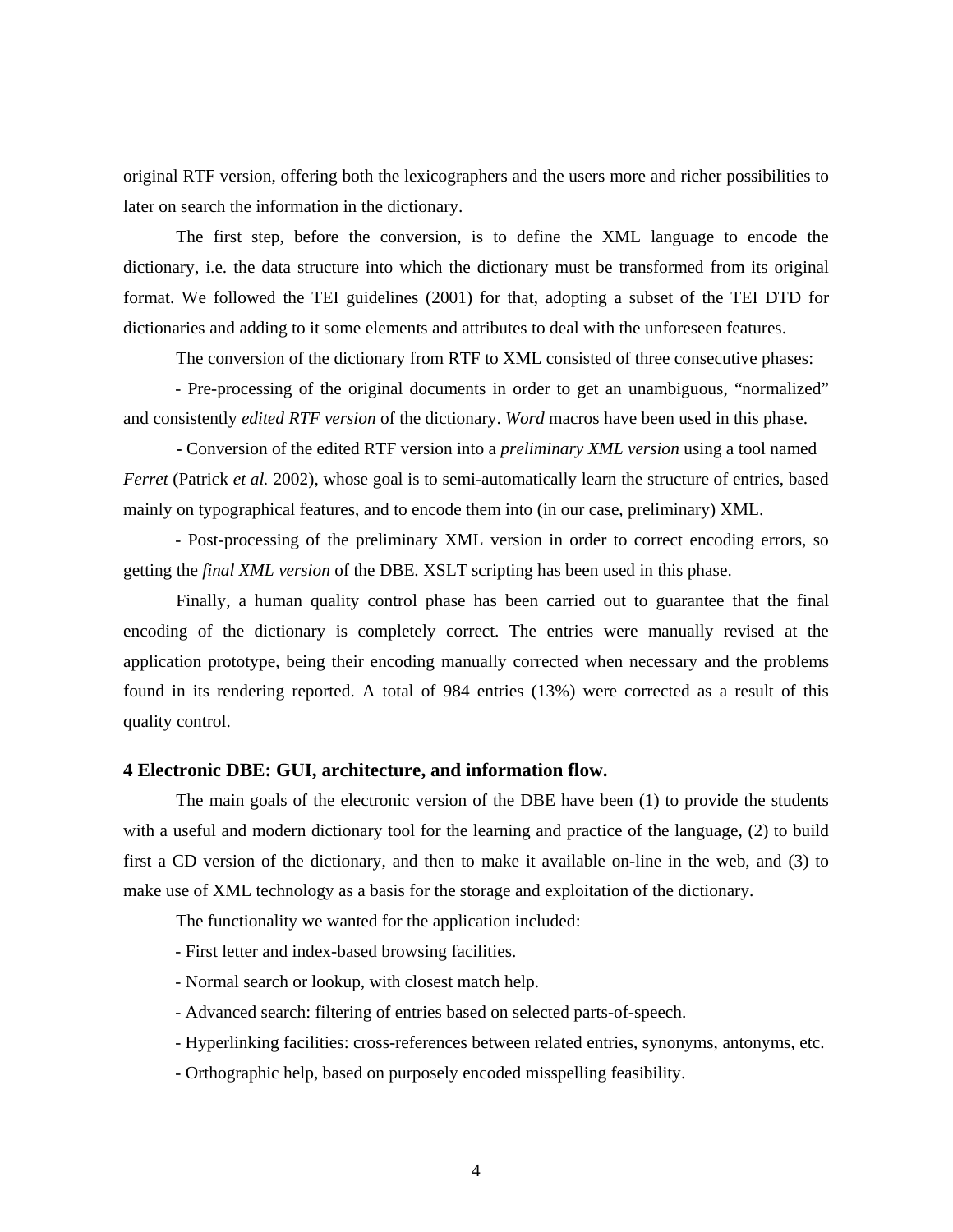- Accessibility of verb paradigms and illustrations directly from the entries.

- Some statistics on the contents of the dictionary and help.

The application has been developed as a web application. The user needs just an ordinary web browser where the GUI of the application is shown. For the CD version, the web server is embedded into the application.

#### *4.1 Graphical User Interface*

The graphical user interface (GUI) of the application consists of several HTML pages.



**Figure 1.** Graphical User Interface of the electronic DBE.

In Figure 1 a screenshot of the main window of the GUI is provided. As can be seen, the GUI contains the following elements: a menu bar that gives access to the different functionalities of the application (statistics, illustrations, help, advanced search, etc.), an alphabet bar for browsing the dictionary based on the first letter, an input textbox or search frame, a headword selection listbox, a suggestion listbox, and a main area for displaying the entries. In some entries, standardlook hyperlinks are displayed allowing the user to navigate from there to other related entries, such as synonyms, antonyms, and so on. Moreover, in advanced search mode a special checkbox bar allows the user to select the parts-of-speech wanted to be used as a filter when filling up the headword selection box.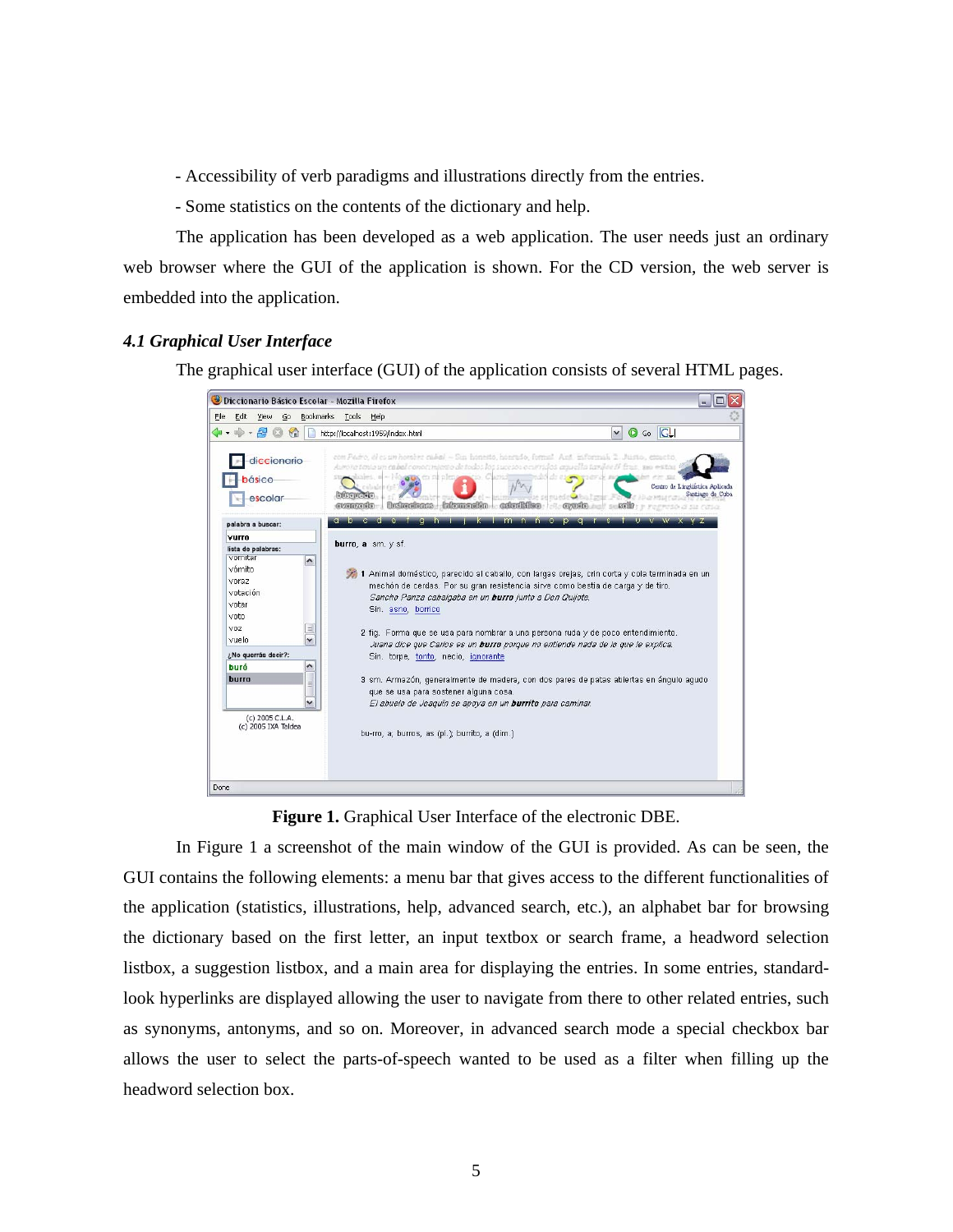The interface developed meets both the wishes of the members of the CLA and the requirements of the application, especially regarding the target user group analysis.

# *4.2 Client-server architecture and information flow.*

The original dictionary was separated into 27 files corresponding to the 27 letters of the Spanish alphabet. After the conversion into XML the dictionary still consists of 27 separate documents located on the server, which constitute the basis of the application. These documents are encrypted in the CD version. Moreover, indexes (one per letter, containing the headword and the different parts-of-speech it belongs to in any of its senses), 80 verb paradigms, and 685 illustrations can be found as well on the server side of the application.

As mentioned above, the electronic DBE has been developed as a web application, where the server serves XML content (entries, indexes and verb paradigms) in response to requests made by the user through the client GUI. XSLT stylesheets are used on the server to search the information requested and fetch it from the dictionary. Moreover, they are also used, in combination with CSS stylesheets, to convert the XML data into HTML before sending them to the browser.

One important remark regarding the underlying infrastructure must be made here. On the one hand, when searching or browsing the dictionary, both in normal and advanced search modes, just the index documents are downloaded in a first moment, in order to populate the headword selection listbox. Filtered index documents are served when in advanced search mode, or when proposing orthographical corrections to the user (in this case to fill up the suggestion listbox). The biggest index file (corresponding to the *c* letter) is less than 100 kilobytes in size, so it is not very costly, in terms of time and space, to completely download one of these each time it is required (with the proviso that, if it is already in the browser's cache, there is no need to download it again). On the other hand, dictionary information is served on a per-entry basis, meaning that, when a particular entry is requested, just the XML element encoding it is fetched from the corresponding document.

Index documents are fetched from the server, filtered if necessary, and rendered at the browser as HTML option elements in the headword selection listbox's select. In the case of entries and verb paradigms, the server must extract the information (the entry or superentry, or the verb paradigm) from the corresponding document.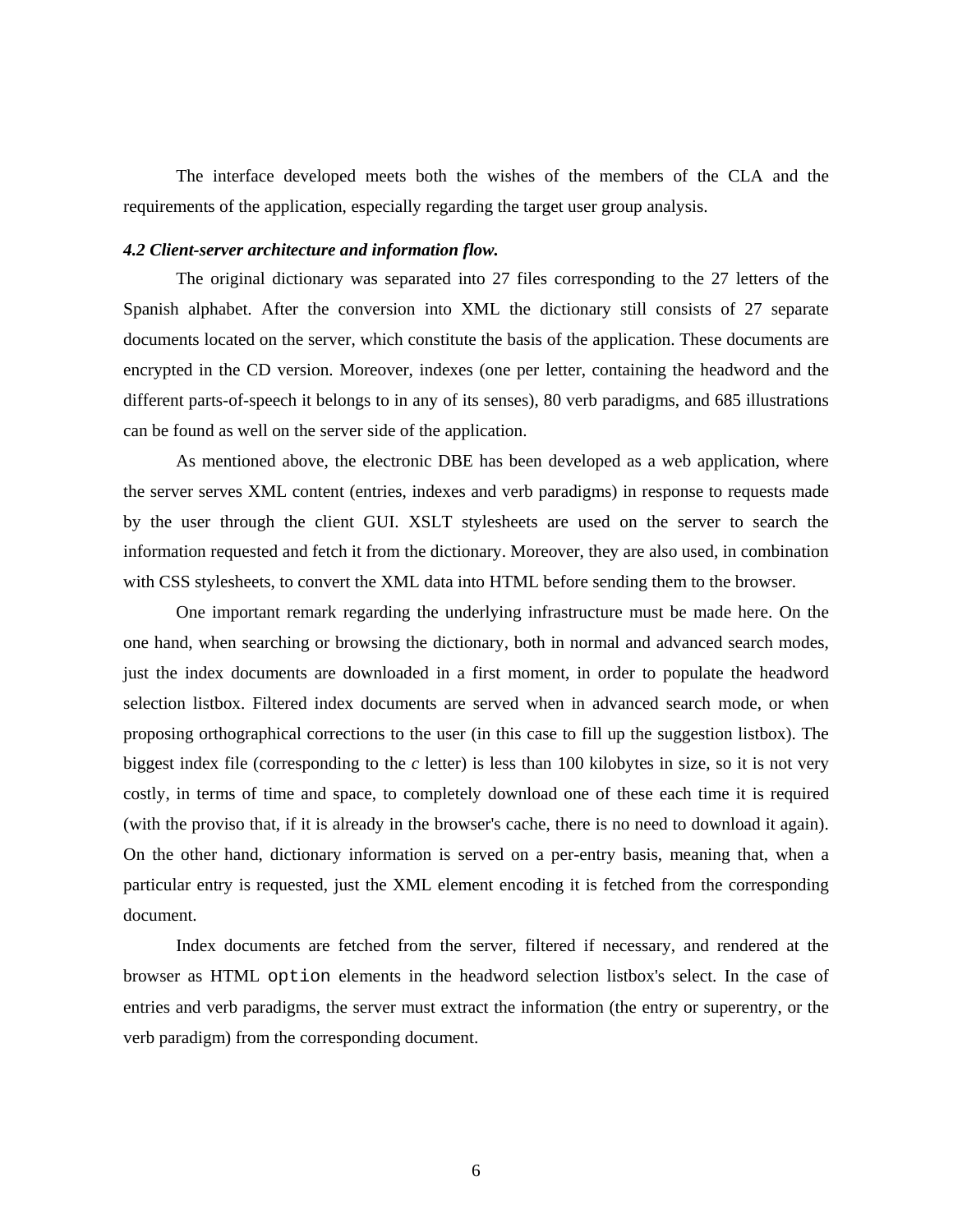On the client side, the application reacts to the user's actions and to the events occurring when using the dictionary, submitting the requests to the server and displaying the information received from it. This is implemented using JavaScript.

#### *4.2.1 Correction of typical spelling errors*

If no exact match is found in the index downloaded (once the user has ended typing), a regular expression representing the possible correct spelling intended by the user is built. This task is based on orthographic criteria (no typing errors are corrected in this version of the dictionary) issued from previous research carried out at the CLA in the area of patterns and likelihood of spelling errors (Miyares 1996).

Two phases can be distinguished here. The first one, the construction of the regular expression, is performed on the client. The regular expression is then submitted to the server along with the possible starting letters of the correctly spelled candidates and the list of POS selected (in the case of advanced search). The function invoked on the server examines the appropriate index documents, filtered according to the list of POS provided, matching the entry headwords against the regular expression. The server processes the index documents, and builds a list of candidates that are then proposed to the user as spelling suggestions.

The construction of the regular expression is based on a set of "clusters" of typical spelling errors. We call cluster in this context to a set of letters and/or pairs of letters that can be misused at a particular position of the word. These clusters can be used to replace all the letters of the search string that are part of one of them by the other letters in the same cluster, so creating all possible combinations of the search string. The clusters that have been implemented in the current version include the following cases, among others: *b/v* confusion, improper use or omission of *h* before or between vowels, misuse or omission of accent on vowels, incorrect substitution of sibilant consonants  $(s, c, z, x)$ , confusion of y and *ll*, misuse of *n* instead of *m* before *p* and *b*, etc. So, when building the regular expressions, every letter or pair of letters in the search string that is member of one of the clusters is replaced by an expression representing the other elements in the same cluster. For example, every occurrence of *b* or  $\nu$  in the search string will be replaced in the regular expression by *[bv]*, meaning "*b* or *v* can be matched at this position of the word".

In Figure 2, you can see the regular expressions constructed after applying these operations to the search strings *vurro*, *uevo*, and *siudá*, along with the initial letters indicating, in each case, the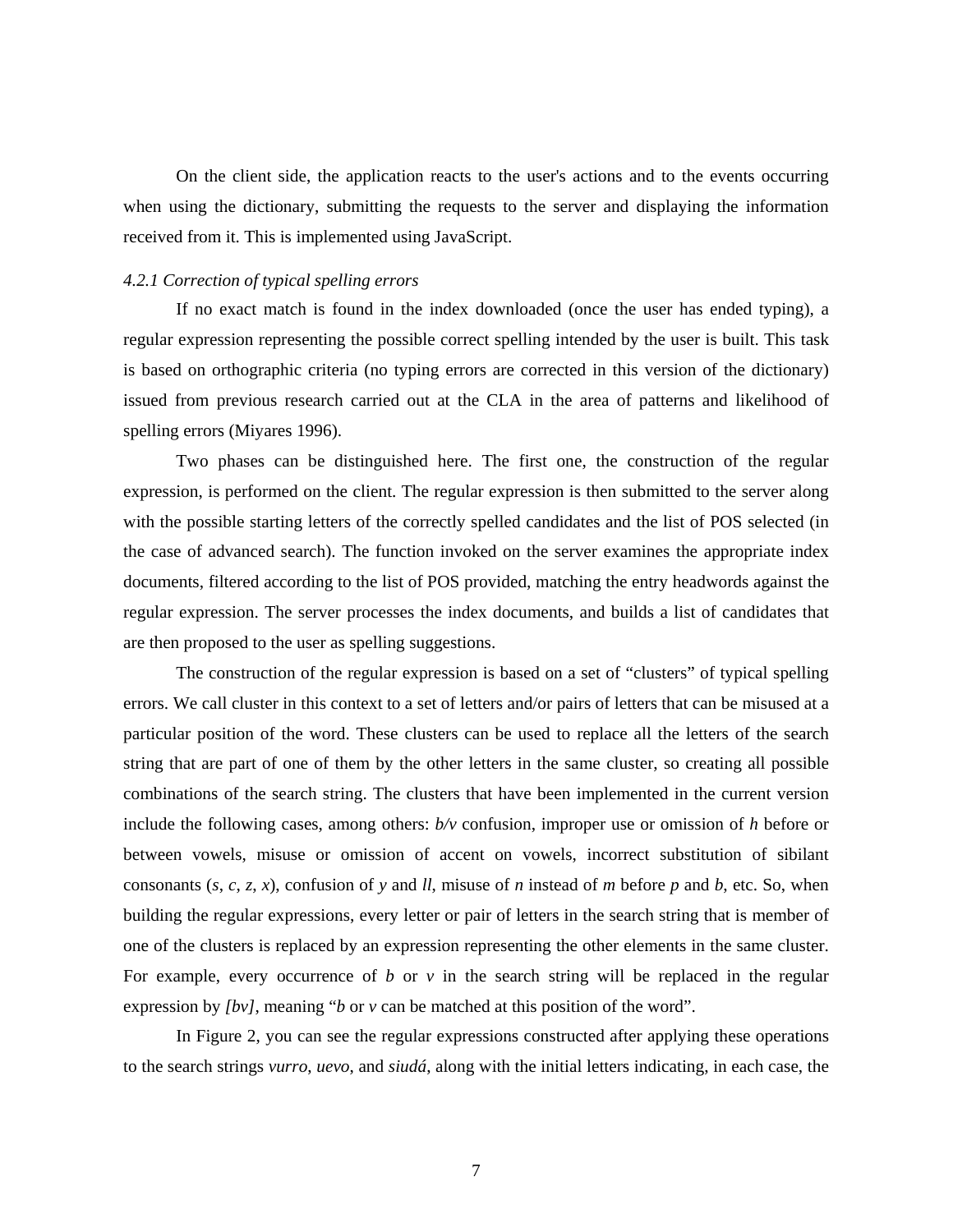index files that the server must check to build the list of candidates, and the candidates finally suggested:

| Search string | Regular expression                               | Initial letters  | Suggestions |
|---------------|--------------------------------------------------|------------------|-------------|
| vurro         | $[by]h?$ [uú $\ddot{u}w]s?$ ( $l$  r rr)h?[oó]d? | bv               | buró, burro |
| uebo          | $h$ ?[uúüw]h?[eé]s?[bv]h?[oó]d?                  | huw              | huevo       |
| siudá         | $[csxz]h$ ?[iíy]h?[uúüw]s?dh?[aá]d?              | $\mathcal{CS}XZ$ | ciudad      |
|               | $\blacksquare$<br>2.77.22                        | $\mathbf{11}$    |             |

Figure 2. Building regular expressions to correct spelling.

As can be seen, only one regular expression is needed for one search string, and the matching operation of this regular expression against all the headwords in the possible index files is very efficient. Indeed, much more efficient and "intelligent" than applying typical spelling correction algorithms, such as the replacement of letters, the transposition of a pair of contiguous letters, and so on.

We think that this approach suits better the didactic character of the electronic DBE, as regards its aim as a tool to help in the learning of the language. Other features already mentioned, such as the use of red letters in the headwords to indicate the likelihood of orthographical errors, were also conceived, already for the printed version, with the same idea in mind.

### **5 Conclusions and future work**

In this project, a methodology for the semi-automatic conversion of a dictionary from RTF format into XML has been devised and conducted. As a result, the DBE is now a real lexicographical database where the information is represented and structured in a suitable way, encoded accordingly to a well-recognized standard such as the TEI guidelines.

Moreover, an electronic dictionary application has been designed and developed. A CD-ROM version has been distributed at the Cuban schools and is already being used, whereas the online version will be available pretty soon. We would like to emphasize here two aspects: on the one hand, the architecture of the application that has been developed as a web application, even for the CD version; on the other, its student-orientation, which follows the research conducted at the CLA over the years on orthography and other language learning aspects (Ruiz & Miyares 1999).

Another point to highlight is the collaboration between the two partners, on the one hand the CLA, involved in applied linguistics for more than 30 years, and the IXA NLP Research Group.

Short-term future work includes the development and setting up of the on-line version of the dictionary at the CLA website. At a longer term, the production of a second version of the